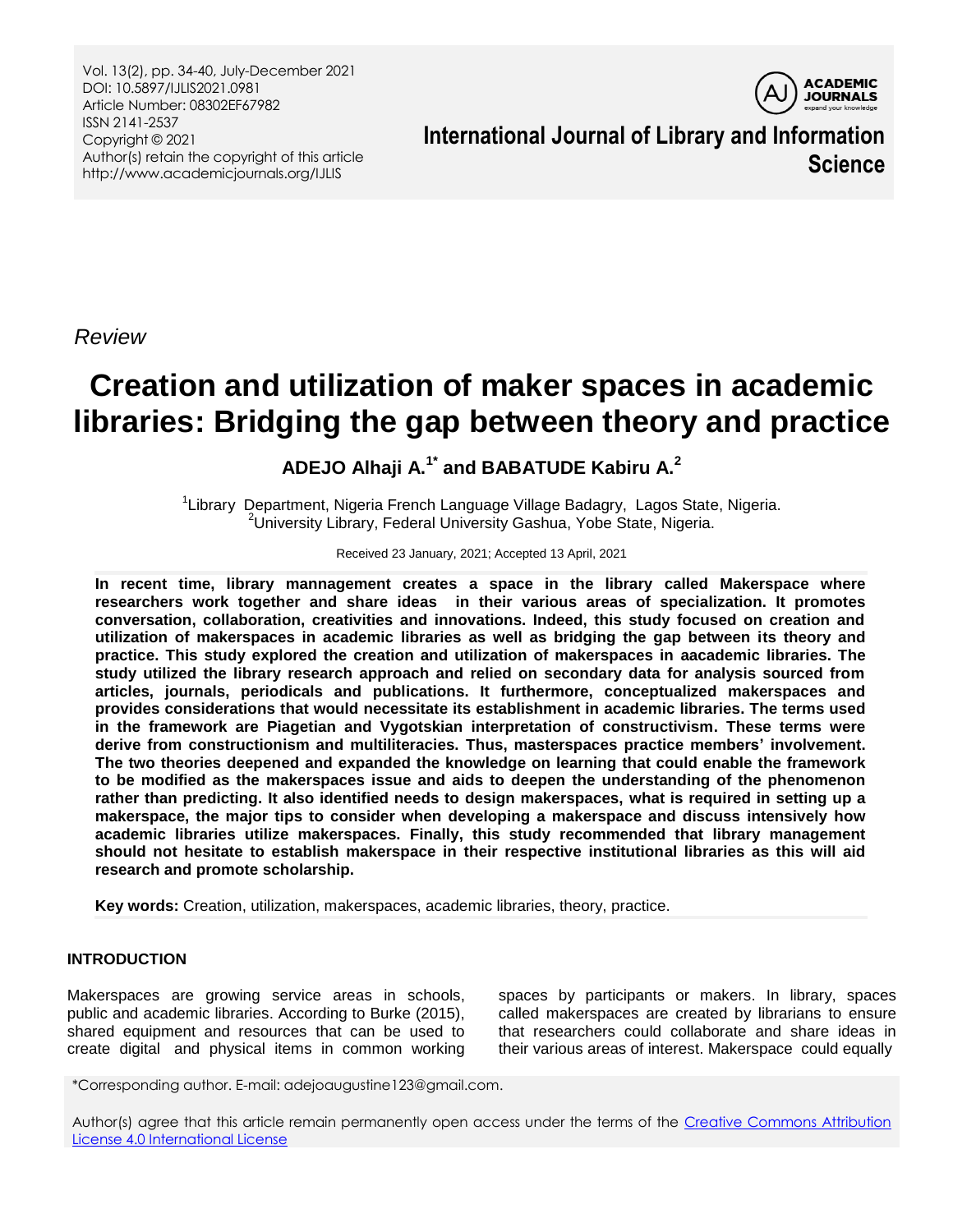be described as a way of creating new things that are equipped in that space (Turner et al.*,* 2013). Makerspace is used as a mechanism or an avenue to assist learning and experiment for students outside the formal school setting Burke (2015). The introduction of makerspace technology has created a way of allowing wide spread of knowledge amongst researchers. This technology is spreading globally and libraries have keyed into it. They are advocating for makerspace in libraries as part of library services to their clientele (Okpala, 2016). As a result of this, most libraries are hosting makerspace activities as an option in their programme so as to establish a dedicated area for makerspace inside their library.

The up-dating of devices and improvement on creative activities such as music recording spaces, large format printing, art-related workshops, audio and visual capturing, are done by librarians. The installation of internet network in the building inspired most of the library staff to develop wide makerspace program in the library for their users, (Burke, 2015). Similarly, Colegrove (2013) opined that libraries are directly expanding makerspace in their physical structure as well as benefiting from its impact. According to Balas (2012) and Britton (2012b) in Pryor (2014), the current trending topic in libraries is makerspace, this concept has been a continuous discourse and also gaining popularity with researchers in the field of librarianship, however public libraries have been identified as the major institutions for its drive. Boyle et al. (2014) emphasised that developing creative spaces are current trends in libraries in our present day.

Moreover, it aids the libraries to be an active and attractive information centre and encourage physical visit to the libraries (Al-Mousawi, 2018). However, there is need for Academic libraries to focus on creation of common working spaces for learning and resource sharing among members of their communities. The creation and utilization of makerspaces practices in Academic library have to be documented. Therefore, this paper explored through the library research approach, and the creation and utilization of makerspaces in Academic libraries.

#### **THEORETICAL FRAMEWORK**

Makerspace is a new trend that changes teaching and learning activities in the society. According to (Martinez and Stager (2013) makerspace is seen as a method of building, innovating and designing with appropriate materials and mechanise to share knowledge. In their views, (Anderson, 2012; Honey and Kanter, 2013; Martinez and Stager, 2013; Sousa and Pilecki, 2013) researches carried out on makerspace describe it as a means or ways of creating, learning and research activities in different learning environments and

implementation method of the makerspace activities into learning centres Fried and Wetstone (2014) explained that through the makerspace movement, the world is changing on building stuff, i.e. such inventing and building items. Ratto and Boler (2014) stressed that the motive behind makerspace is to enable someone to build and invent things by himself rather consuming. Indeed, policymakers and sponsors have aided maker movement from grassroots to an international issue which has successfully been integrated into the school setting. Many scholars are working towards understanding the relationship between makerspace and learning and how it functions in learning centres.

Consequently, various practitioners in formal learning environments are adopting makerspace as a learning mechanism. Honey and Kanter (2013) discussed the integration of makerspace into formal and informal school environments and enumerating its implications from series of cases and issues. Museums like the Exploratorium and the Children"s Museum of Pittsburgh showed the design practices and processes of their learning supporting maker-based initiative. In another development, (Brahms and Werner, 2013; Petrich et al., 2013). Martinez and Stager, (2013), took a practitionermethod in connecting makerspace with learning. He equipped teachers particularly in engineering disciplines with tools to integrate makerspace into their classrooms. As the resources expanded,they strenghtened the activities within the learning environment via makerspace. Consequently, makerspaces is consider by scientists and researchers in educational discipline as viable options on the actual traditional science, Technology, Engineering, Mathematics (STEM) learning environments (The White House, 2009). According to Anderson (2012), the vast popularity of makerspaces in formal and public have naturalized as the make movement which was resulted from maker mobilization across the globe via avenues such as magazine, World Maker Faire, Internet and maker (Litts, 2015). However, the movement is becoming popular in learning and community environment/centers, which lead to vital question that was largely nonanswered is: what does makerspace mean?

Thus, there is little report despite the increase in makerspace deployment learning centres. Lately, the Institute of Museum and Library Services (2012) were the first to give a meaningful effort in defining makerspaces: Consequently, this Institute of Museum and Library Services (2012), viewed makerspace as a leading mentor learning environments that foster invention, experimentation, exploration, creation and learning. The makerspaces comprises of tools, space and community. Library as Incubator Project (2012) opined that, community who design makerspaces sustain it and wasn"t develop out of necessity but for partnership, invent and collaboration (Baichtal, 2011; Britton, 2012a). In numerous cases, makerspaces came into existence when minded thinker come together to have a common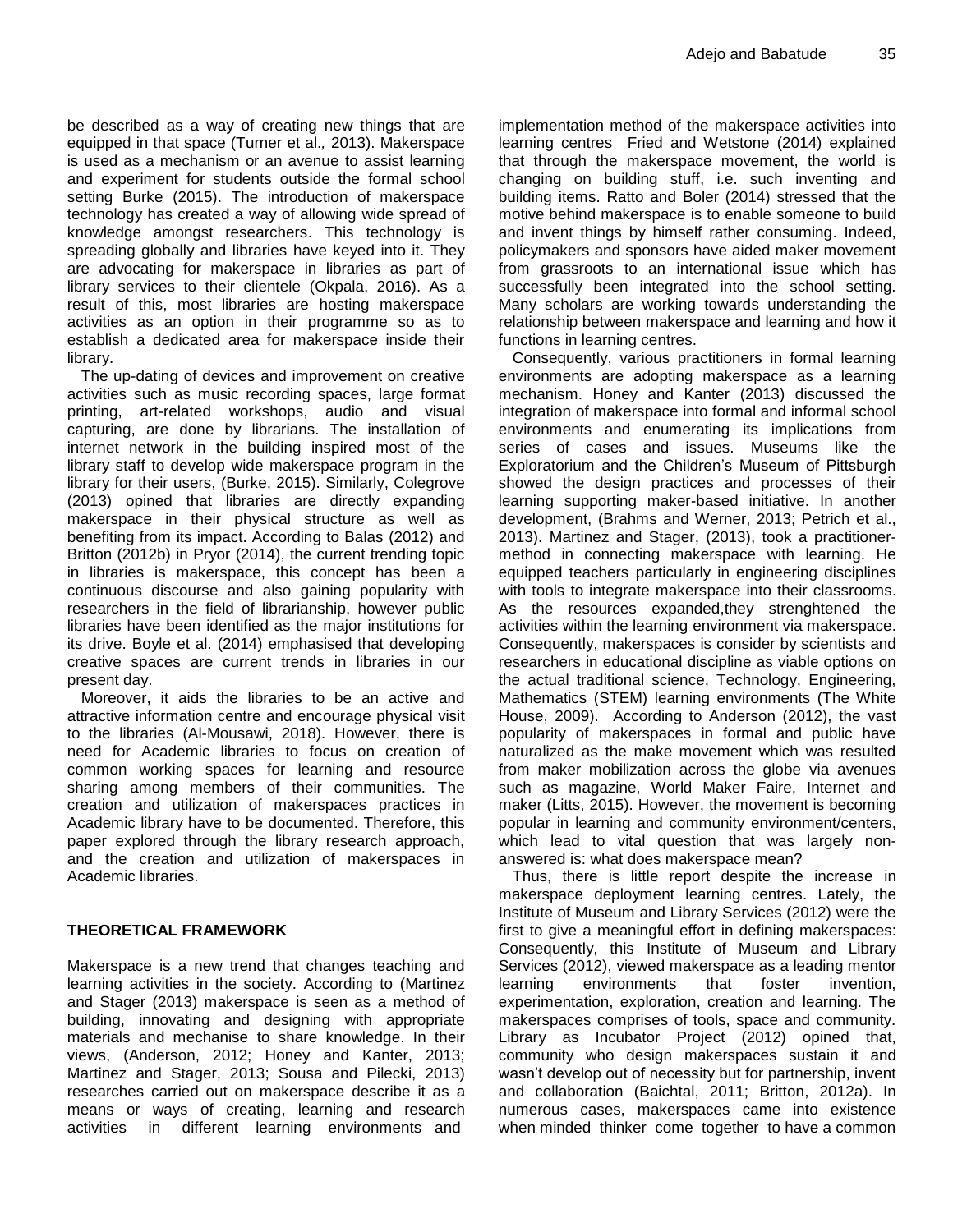place or space for community buiding (Litts, 2015).

However, in substantiating makerspace as learning activities, educational practitioners are endeavour to have evidence to support learning of makerspace. Papert"s Learning theory of constructionism (1980), New London Group"s multiliteracies (Cazden, 1996) as well as Lave and Wenger (1991) were supported through learning spirit, but the adoption of new information technologies have widened the learning capacity. In this study, constructivist-based and sociocultural theories of learning are revolved around three makerspaces aspects which are community, space, and tools. Constructivism is all about the making of something. The idea was derived from convergence theories of multiliteracies and constructionist. However, the idea formerly relied more on convergence for Piagetian interpretation of constructivism and Vygotskian interpretation of constructivism, which all affirm that building of new knowledge largely relied on previous knowledge. Although, they are differ in their opinion on exploring on how meaning are made. Vygotsky distributes sense making as social practice and interaction but Piaget sees it as an individual experiences (Litts, 2015).

Knowledge gains through experience was seen to be meaningful, an active knowledge was constructed from interaction with environment (Piaget, 1956; Kafai and Resnick, 1996). Piaget's recognized from constructivism that knowledge was gain through putting different external factors but found in learner head. According to Piaget (1956), experiences recognised the construction of schemata. These schemata change occurs through assimilation and also equilibrium internal cognitive. However, Vygotsky (1978) proposed a lot of social-based constructivism. According to him, knowledge could be constructed through social interaction, norms, values, language, and learners adopt the knowledge. In Vygotzky"s theory of the Zone of Proximal development, the developmental stages were overcome by learners from apprenticeship and scaffolding. This as results to interaction and social context try to help learner through learning and knowledge development (Vygotsky, 1978).

The concept of constructivism was perceived by both Piaget and Vigotsky on cognitivisim and socio-cultural perspective respectively which invariably has positive on constructivism and multiliteracies. Both theories have led to knowledge expansion on the application of makerspace. The process and practice of makerspace with member's participation equally defines makerspaces. Conversely, these theories outlined natural collision that existed between multiliteracies (New London Group, 1996, 2000) theoretical orientations and constructionist (Papert, 1980, 1991, 1993), thereby construct a framework that is viable on the natural collision that is usable for makerspaces interpretation as learning environments. In understanding the afore-mentioned theories, one would say that makerspaces in educationist"s view is still in its infancy.

This study contributes by comparing makerspace

learning and learning in the making spaces in Academic libraries. It also outlined theoretical framework by Piagetian and Vygotskian as grounded in the evolution of constructionism and new literacies; therefore, providing insights into the understanding of makerspace.

## **CREATION AND UTILIZATION OF MAKERSPACE IN ACADEMIC LIBRARIES**

Makerspace is unique and as a result of this uniqueness, diverse projects are worked on inside them. Example of some of the diverse project as explained by Okuonghae, (2019) include 3d printing, electronics/audio, inventing, laser cutting, coding, soldering, learn circuits, robotics and electricity with paper circuits, wood working, sewing and partial practical sessions. Hence, the need for such programs to be created in the Academic libraries. Library management planned makerspace programs to help users to learn, create, use, share and do it your own (DIY) knowledge. For instance, academic libraries organized makerspace activities such as learning common, workshop and in-house seminar. Acquiring the knowledge will not only increase the ability of critical thinking of the learners, rather it will also help them to be inventive. However, asides space, creativity is provided in the library for clients to utilize and create resources, information and collaborate. Therefore, the community can share techniques, information or the tools underlining creation at the library (Okuonghae, 2019). Abram (2013) further explained that the following needs which are to derived from makerspaces includes:

1. Allow access to a wide variation of technologies and tools that aids resources sharing, knowledge and group interaction;

2. Encourage individual project development through provision of access to physical space;

3. Create a disclose environment for innovation and creativity;

4. Provide access to tools used in the companies for prototyping project purpose.

The adoption of makerspaces in libraries is to keep the library clients busy and productive which means through makerspaces, libraries can promote inventions, creativity and ingenuity. Makerspaces as a platform is provided for learner or makers to be inventive or to develop a new ideals and things from experimental and during interaction with human. Therefore for a maker, in order to be in genuine and original, there is need for them to function within a condusive atmosphere so as to allow for proper flow and actualization of ideas. Developing it (makerspace) in libraries is above fusing the ideal and idle space. It involves engaging library patrons choosing for them vibrant formators to coordinate. The requirements that are expected in the libraries for the establishment of makerspaces are as follows: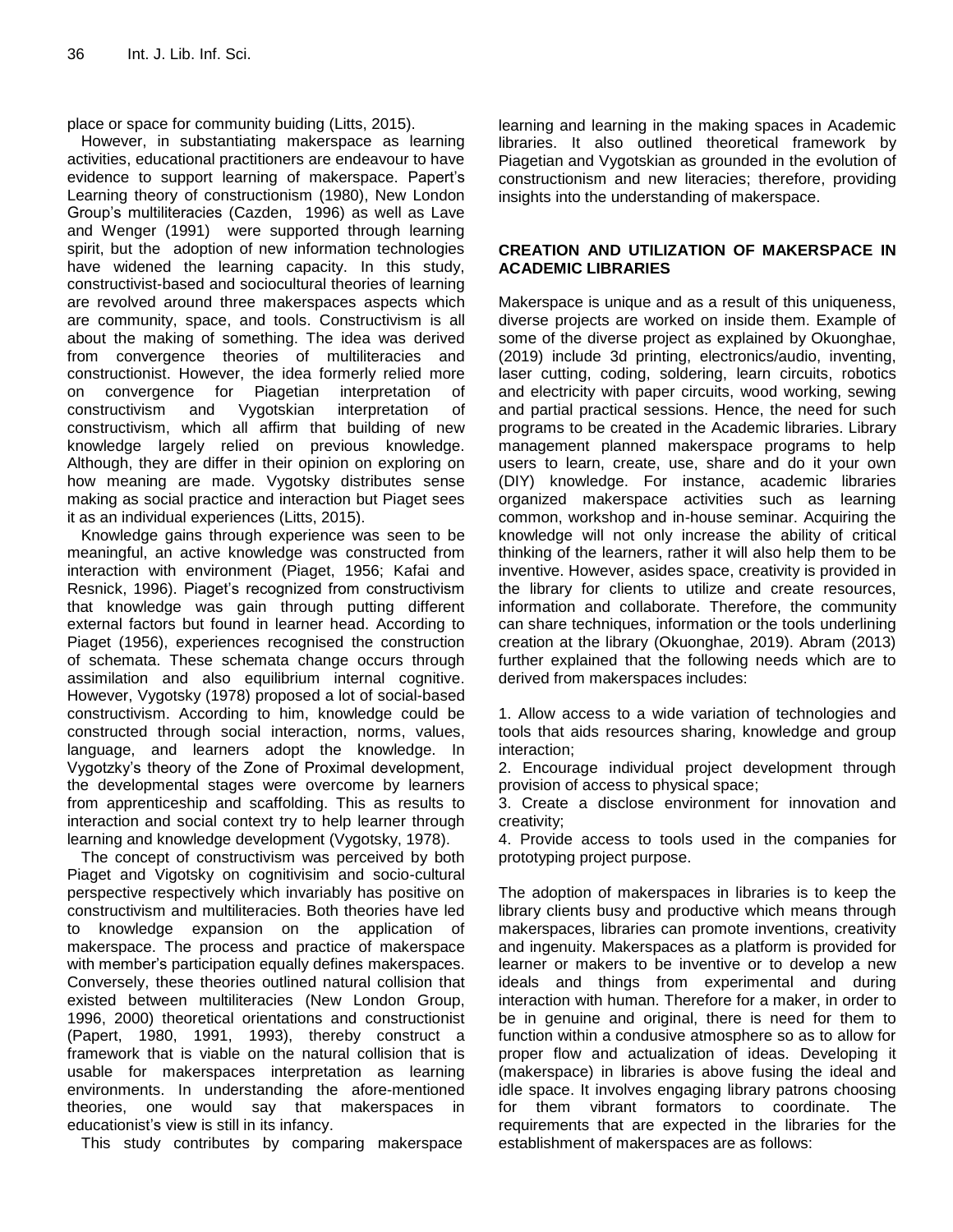1. As regards Makerspace policy (Okpala, 2016), it is expected that the place should always remain open as long as the library is opened and closes when the library is closed.Librarian should be in charge of the space along with the assistance of not less than two technical staff.

a) Clients that will patronize the space should be those that have registered with library. This caegory of patrons will comprise of researchers, community users, staff and students.

b) Training on the usage of the available technologies, tools and equipments should be put in place once or on weekly basis.

c) Snapping of pictures in the space should not be accommodated without due authorization.

d) Staff and students should be able to use the space free of charge.

e) Users are to be responsible for raw materials of their product when coming to the space.

f) In the space, neither eating nor drinking should be allowed.

g) The space should be maintained for innovation and collaboration purpose only and not to be serve as a reading room.

h) All those who intend to use the makerspace should register.

2. Objective of makerspace according to Okpala (2016) is to;

a) Createe an avenue in the university environment for innovative and creative ideas to take place as well as center for knowledge acquisition, learning and sharing new ideas

b) Provide an atmosphere that is suitable for potential users (researchers) to generate new things or ideas.

c) Enable people with like minds to share ideas.

d) Assist university community to acquire knowledge, new ideas and learn from the experts and specialist in a specific discipline.

e) Make the university communities to be innovative centers.

f) Promote library service delivery through the aid of makerspace.

g) Foster collaboration and trust that provide for contemporaneous and multidisciplinary in ideas development.

h) Housing of fanciful tools and equipments that will help in prototyping ideas and development.

3. The right space: The location of the makerspace should be far from the reading section. The area allocated for the makerspace should be partitioned to have doors, window and the makerspace equipment. Apart for the advantage of space, the area which will be used for the location of the maker space should be such that it will provide adequate security of the equipment.

This can be achieved with the allocation of security personnel and library porters to that area. Furthermore, its area of operation should be central, with open access within the library meaning that the area should be located in a strategic position very close to the Open Public Access Catalogue (OPAC). This should be done to ensure and encourage high user"s interest and participation. Scalfani and Sahib (2013) evaluation of the University academic libraries policies on 3D Studio management showed that 3D studio should provide 3D users independent authorization and open access visible experiment that will largely contribute to gain the program success.

4. Makerspace theme or program: Creativity and Innovation

5. The target audience should be user"s especially students and lecturers who are registered.

6. The sources for funding should be from Annual Vote/Budget of the library, it could also be through nations and local investors.

7. Get training and support expert/mentors like Librarians, instructors and teaching staff for the program according to Burke (2015), the web survey conducted affirmed that the library staff (49%) was responsible in teaching at workshop, classes and training sessions. Other instructor/ expert include volunteers, instructors from outside the library that usually paid for their services or "others" which include IT personnel, members of maker group 49, 27, 13, and 12% respectively.

8. Makerspace tools and materials: Burke (2015) pointed out materials and tools for makerspace to include digital technologies which are made up of computer programming, videos cum image editing, computer programming and animation. These tools are highly essential and popularly available at makerspaces in the library. However, Okpala (2016) lists technologies/tools/ activities in his proposal sample for academic library makerspace:

a) Space in the library to be used for the makerspace.

b) 3 Dimensional (3D) Printer.

c) 3 Dimensional (3D) Scanner.

d) Digitization technology.

e) Computer-Aided Design (CAD) Software which include AutoCAD, Autodesk, etc.

f) Hardware like computer, etc.

g) Furniture: tables, chairs, white board, duster, etc.

h) Consumable materials which include but not limited to super glue, electrical tape, sandpaper, modeling paint, and acetone).

i) Supply of electricity.

j) Internet which is needed for accessing social media so as to enable opportune collaboration cum public display of ingenious child/product.

k) Soldering iron.

l) Cutting machines like knife, cutter

m) Digital camera.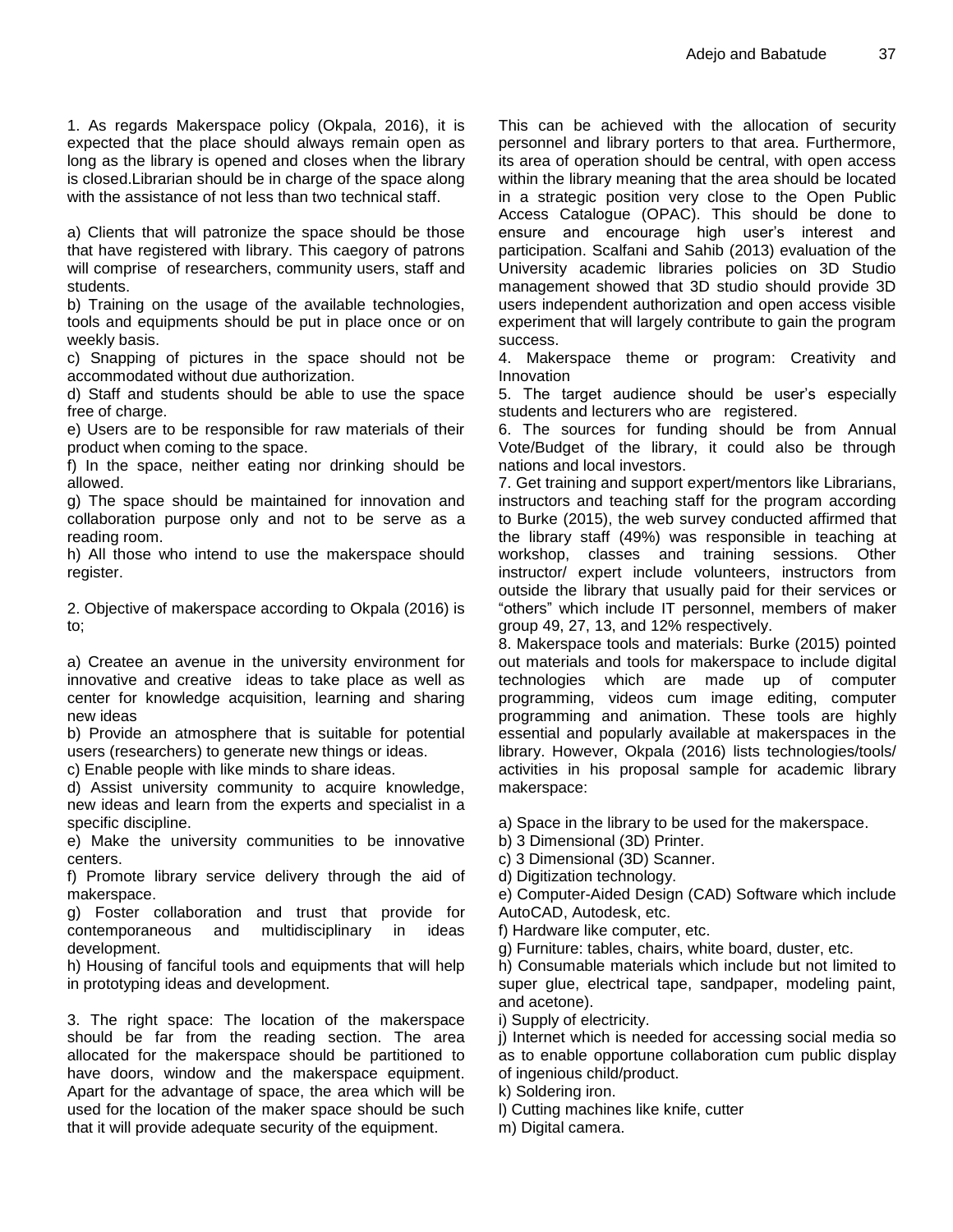n) Large screens.

o) Sewing machines, needles, scissors.

p) Audio equipments which include microphones, speakers, etc.

The basic principle that must be followed before setting up a makerspace in the library as explained by Pisarski (2014) include the following:

i) Sustainable and long lasting activities should be planned: This means that the expert in charge of creating makerspace should not invest in materials that are expensive and unsustainable to be taking by users rather they should invest in items seemed recycled in different ways.

ii) Design your activities: This is one of the most challenged aspect participants engaged on, by doing this, there will be limit of direct instruction needed per session thereby providing enough time for practical engagement.

iii) Procurement of less expensive materials: It should be noted that simple activities that are not expensive can encourage creativity than items of high cost equipment, such as 3dimensional (3D) printers. Box filled with scrap materials can be used for game creation. Examples of these scrap materials include plastics, markers, buttons, cardboard, fabrics and paper. Mostly materials that are of low-cost quality are gotten from donation and other means.

iv) Online resources should be considered. These materials include resources such as Cameo, Snap Circuits, Maker Shed and Little Bits,. These materials could provide lesser cost technology-based products. Topics range from the science of circuitry, graphic design, computer programming and electronic music.

According to Okpala (2016), it is already established that library is a hub of knowledge where researchers come to explore new ideas and information about new library resources and innovations that are of interest to them. The main reason why makerspace should be established in the library was due to numerous numbers of students that visit the library for research purpose (Okpala, 2016). Also everyone who visits the library finds it easy to visit the makerspace.

Participants elucidate that as result of available materials, tools/equipment/technologies as well as spaces, it resulted to opportunities of learning, boost community commitment, allow access to information and attracting to a variation of clients, in which both contribute to subsequent proof of its organization thereby making the library to serve as innovative spaces (Slatter and Howard, 2013; Chan and Spodick, 2014). Okpala (2016) opined that because of this makerspace movement, library is seen as a center for innovation that provides its users with a serene learning environment and sharing of ideals. Due to its role, particularly in creation of knowledge and in the field of Science, Technology, Engineering and Math education (STEM) further endorsed the library to provide a center for makerspace.

According to Bagley (2014), academic library particularly in higher institution supported teaching, learning, research and creates a suitable ambiance that encourage creation, innovation and invention. Though every section in a university bring people together to carry out experiment also to collaborate and share resources in the libraries.

## **CONCLUSION**

In a nutshell, makerspace promotes conversation, collaboration, creation and utilization of variety of resources and compels the patrons with the frequent use of the library. However, there is great need to improve academic library services due to users, so that they would become more aware of makerspaces. It is assumed that there is the need for clients' adjustment of time and libraries must also endeavor to meet up with its clients" needs. Thus, in an attempt to redefine the library as a center to radiate civilization, librarians should ensure that spaces are made available for clients to aid learning on various forms of literacy which will encourage creation and innovation at all levels.

The Work in this paper conceptualized makerspaces and provided considerations to necessitate its establishment in aacademic libraries. The terms used in the research framework are based on Piagetian and Vygotskian interpretation of constructivism as both experts exert positive influence on constructionism and multiliteracies. Thus, the process, practice and members" involvement in making is known as makerspaces. These two theories deepened and expanded the knowledge on learning from makerspace.

It is equally of importance to note that the concept of makerspace is becoming popular in the field of librarianship in the 21st century of information age with lots of idea generation for future engagements of libraries. These include the following:

1) The futuristic aspect of makerspace is such that it will bring and harness national integration which will enhance better education for development.

2) Librarians with years of experience impact knowledge on a group of people and this knowledge so impacted will assist younger ones in their future endeavor.

3) The process of makerspace is like bringing resources together (collection development) in the library. All tools such as 3D prints, 3D scanners, electronics and workshop or work places and other information resources such as software computers and other gadgets are brought together by different and experienced experts who now train people thereby enabling them to use same for their future needs.

4) People who are knowledgeable and well-versed in a discipline could teach others who are more or less learners in that particular discipline. This will bring cooperation and collaboration among the makers.

5) Users/learners are highly engaged in hands-on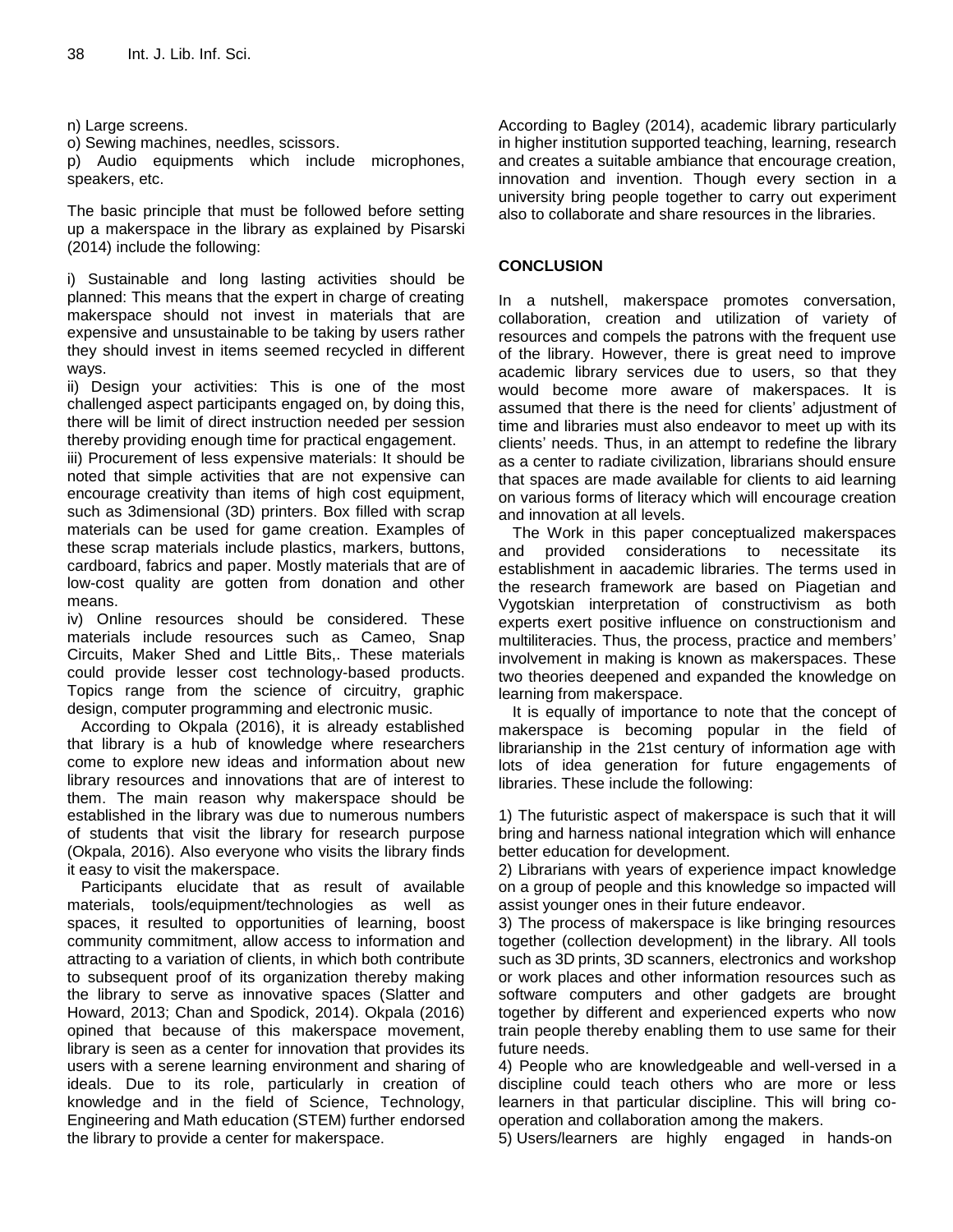creation which will invariably take place in a collaborative environment created within the library.

6) In order not to subject the makerspace to the wrong notion that "the library is a place for storing books" thereby considering the makerspace as a mere workshop; the following ideas could attract users to the makerspaces in libraries.

7) Making people to change their innovative ideas of making in the library. This means that people should not think of only using books (print resources) in the library but other resources that could be made through collaborative efforts that would enhance their usage in the library.

8) People of different disciplines come together to create or make a new thing that will improve human development through the knowledge put together by makers.

9) It brings unity in many diverse ways, making the people that come together to bring into practice the idea of makerspace.

10) It could bring about community development in many ways. This will enable the people residing in a particular community to work and collaborate for a better way of living.

11) Makerspace will bring people together in an opportunistic way to create and make things that will be of common benefit to them.

12) Makerspace as a way of improving literacy can equally improve on the economy of a country.

13) Users would be assisted to improve economically by putting into practice what they have learnt through makerspace and better their lots in the society.

14) Network in knowledge sharing in all aspects of human endeavor could assist people through the use of makerspace.

15) It Makerspace also promotes collaboration by locating entrepreneurs, innovators and researchers together to encourage entrepreneur-based activities cum transfer of technology.

16) It will bring about exposure to new technologies and developing related skills.

Finally, the study recommended that aadministrators in institutions of higher learning should encourage the setting up of makerspaces in their libraries.

#### **CONFLICT OF INTERESTS**

The authors have not declared any conflict of interests.

#### **REFERENCES**

- Abram S (2013). Makerspaces in libraries, education, and beyond" Internet@ Schools 20(2):18-22.
- Al-Mousawi FAM (2018). Maker-space: The New Trend of Academic Library Services. Presented at: 24<sup>th</sup> Annual Conference and Exhibition of the Special Libraries Association/ Arabian Gulf Chapter
- Anderson C (2012). Makers: the new industrial revolution. New York: Crown Business.
- Bagley CA (2014). Makerspaces: top trailblazing projects: A LITA Guide, American Library Association, USA, available at: [https://thekeep.eiu.edu/cgi/viewcontent.cgi?article=1096&context=lib](https://thekeep.eiu.edu/cgi/viewcontent.cgi?article=1096&context=lib_fac) [\\_fac.](https://thekeep.eiu.edu/cgi/viewcontent.cgi?article=1096&context=lib_fac)
- Baichtal J (2011). Hack this: 24 incredible hackerspace projects from the DIY movement. Available At: [https://ptgmedia.pearsoncmg.com/images/9780789748973/samplepa](https://ptgmedia.pearsoncmg.com/images/9780789748973/samplepages/0789748975.pdf) [ges/0789748975.pdf.](https://ptgmedia.pearsoncmg.com/images/9780789748973/samplepages/0789748975.pdf)
- Balas JL (2012). Do makerspaces add value to libraries? Computers in Libraries 32(9):23-33
- Boyle E, Collins M, Kinsey R, Noonan C, Pocock A (2014). Creative spaces in public libraries: a toolkit, paper presented at the Shared Leadership Programme, available at: http://www, plvn. net. au/sites/default/files/creative\_spaces\_0, pdf
- Brahms L, Werner J (2013). Designing makerspaces for family learning in museums and science centres. Routledge, 24.
- Britton L (2012a). A Fabulous Laboratory: the Makerspace at the Fayetteville Free Library. Public Libraries 51:30-33.
- Britton L (2012b). The Makings of Maker Spaces, Part 1: Space for Creation, Not Just Consumption. Library Journal 137(16):20-23.
- Burke J (2015). Making Sense: Can makerspaces work in academic libraries? ACRL 2015, Available at: http://www.ala.org/acrl/sites/ala.org.acrl/files/content/conferences/con fsandpreconfs/2015/Burke.pdf
- Chan DL, Spodick E (2014). Space development. New Library World 115(5/6):250-262. Available at: http://dx.doi.org/10.1108/NLW-04- 2014-0042 (accessed 03 September, 2015)
- Colegrove P (2013). Editorial board thoughts: libraries as makerspace? Information Technology and Libraries 32(1):2-5. Availableat:https://136.167.2.46/ojs/index.php/ital/article/viewFile/379 3/pdf (accessed 2 May 2015).
- Fried B, Wetstone K (2014). President Obama at the White House Maker Faire: "Today's D.I.Y. is tomorrow's 'made in America'"[White House blog post]. Retrieved from: [https://obamawhitehouse.archives.gov/blog/2014/06/18/president](https://obamawhitehouse.archives.gov/blog/2014/06/18/president-obama-white-house-maker-faire-today-s-diy-tomorrow-s-made-america)[obama-white-house-maker-faire-today-s-diy-tomorrow-s-made](https://obamawhitehouse.archives.gov/blog/2014/06/18/president-obama-white-house-maker-faire-today-s-diy-tomorrow-s-made-america)[america](https://obamawhitehouse.archives.gov/blog/2014/06/18/president-obama-white-house-maker-faire-today-s-diy-tomorrow-s-made-america)
- Honey M, Kanter DE (Eds.) (2013). Design, make, play: Growing the next generation of STEM Innovators. Routledge.
- Institute of Museum and Library Services (2012). Talking Points: Museums, Libraries, and Makerspaces. Retrieved from https://www.imls.gov/sites/default/files/legacy/assets/1/AssetManager /PLS2011.pdf
- Kafai YB, Resnick M (1996). Constructionism in practice: Designing, thinking, and learning in a digital world. Mahwah, NJ: Lawrence Erlbaum Associates, Inc.
- Lave J, Wenger E (1991). Situated Learning: Legitimate Peripheral Participation. Cambridge University Press: New York, NY. Available At:

http://s3.amazonaws.com/arenaattachments/1301652/cb419d882cd5 bb5286069675b449da38.pdf?1506793465

- Library as Incubator Project (2012). A WALP recap [Web blog posting]. Retrieved from <http://www.libraryasincubatorproject.org/?p=4594>
- Litts BK (2015). Making learning: Makerspaces as learning environments (Phddissertation). In: Curriculum and Instruction, University of Wisconsin-Madison; ProQuest LLC, United State.
- Martinez SL, Stager G (2013). Invent to Learn: Making, Tinkering, and Engineering in the Classroom. Torrance, CA: Constructing Modern Knowledge Press.
- Cazden C, Cope B, Fairclough N, Gee J, Kalantzis M, Kress G, Luke A, Luke C, Michaels S, Nakata M (1996). A pedagogy of multiliteracies: Designing social futures. Harvard educational review 66(1):60-92.
- Okpala HN (2016). Making a makerspace case for academic librariesin Nigeria. New Library World 117(9/10):1-18. Retrieved from: http:// dx.doi.org/10.1108/NLW-05-2016-0038
- Okuonghae O (2019). Creating Makerspaces in Nigerian Libraries: Issues and Challenges. Indian Journal of Information Sources and Services 9(2):49-52.
- Papert S (1980). Mindstorms: Children, computers, and powerful ideas. The Harvester Press Ltd. 204. https://dl.acm.org/doi/pdf/10.5555/1095592
- Papert S (1991). Situating constructionism. In: I. Hareland S. Papert